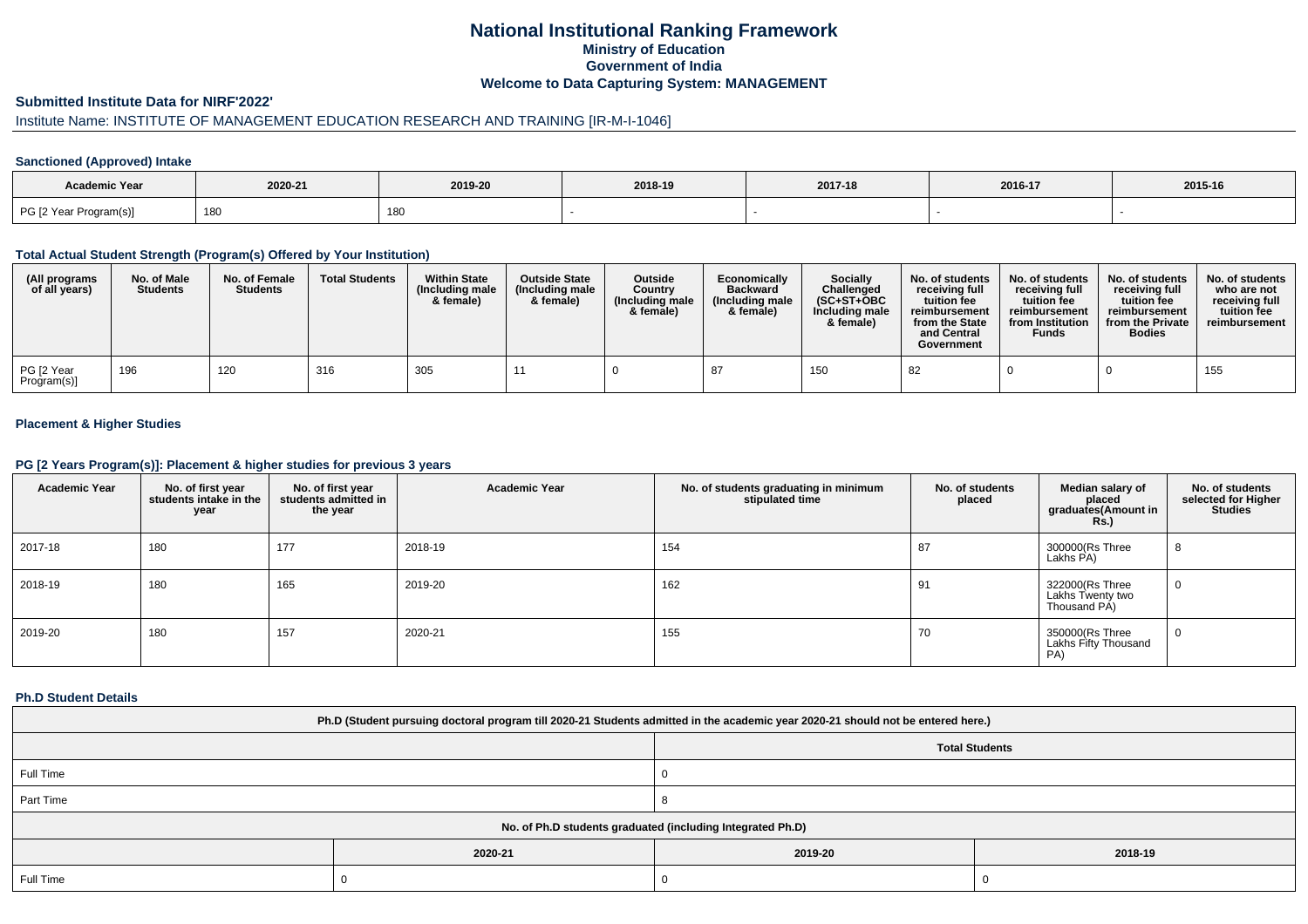| Part Time |  |  |
|-----------|--|--|
|           |  |  |

## **Financial Resources: Utilised Amount for the Capital expenditure for previous 3 years**

| <b>Academic Year</b>                                                                                                                                                           | 2020-21                               |                                                                    | 2018-19                                                                     |  |  |  |  |  |
|--------------------------------------------------------------------------------------------------------------------------------------------------------------------------------|---------------------------------------|--------------------------------------------------------------------|-----------------------------------------------------------------------------|--|--|--|--|--|
|                                                                                                                                                                                | <b>Utilised Amount</b>                | <b>Utilised Amount</b>                                             |                                                                             |  |  |  |  |  |
| Annual Capital Expenditure on Academic Activities and Resources (excluding expenditure on buildings)                                                                           |                                       |                                                                    |                                                                             |  |  |  |  |  |
| Library (Books, Journals and e-Resources only)                                                                                                                                 | $0$ (zero)                            | 17307 (Seventeen Thousand Three Hundred Seven)                     | 5075 (Five Thousand Seventy Five)                                           |  |  |  |  |  |
| Expenditure on setting up/upgradation of laboratory                                                                                                                            | 11800 (Eleven Thousand Eight Hundred) | 515783 (Five Lakh Fifteen Thousand Seven Hundred Eighty<br>Three ) | 572282 (Five Lakh Seventy Two Thousand Two Hundred<br>Eighty Two)           |  |  |  |  |  |
| Other expenditure on creation of Capital Assets (For setting up<br>classrooms, seminar hall, conference hall, library excluding<br>expenditure on Land , Building, Roads etc.) | 0 (zero)                              | 236133 (Two Lakh Thirty Six Thousand One Hundred Thirty<br>Three)  | 2588689 (Twenty Five Lakh Eighty Eight Thousand Six<br>Hundred Eighty Nine) |  |  |  |  |  |

### **Financial Resources: Utilised Amount for the Operational expenditure for previous 3 years**

| <b>Academic Year</b>                                                                                                                                                                            | 2020-21                                                                        | 2019-20                                                                           | 2018-19                                                                                  |  |  |  |  |
|-------------------------------------------------------------------------------------------------------------------------------------------------------------------------------------------------|--------------------------------------------------------------------------------|-----------------------------------------------------------------------------------|------------------------------------------------------------------------------------------|--|--|--|--|
|                                                                                                                                                                                                 | <b>Utilised Amount</b>                                                         | <b>Utilised Amount</b>                                                            | <b>Utilised Amount</b>                                                                   |  |  |  |  |
| <b>Annual Operational Expenditure</b>                                                                                                                                                           |                                                                                |                                                                                   |                                                                                          |  |  |  |  |
| Salaries (Teaching and Non Teaching staff)                                                                                                                                                      | 18699702 (One Crore Eighty Six Lakh Ninety Nine Thousand<br>Seven Hundred Two) | 26271413 (Two Crore Sixty Two Lakh Seventy One Thousand<br>Four Hundred Thirteen) | 27123034 (Two Crore Seventy One Lakh Twenty Three<br>Thousand Thirty Four )              |  |  |  |  |
| Maintenance of Academic Infrastructure or consumables and<br>other running expenditures (excluding maintenance of hostels<br>and allied services, rent of the building, depreciation cost, etc) | 2990007 (Twenty Nine Lakh Ninety Thousand Seven)                               | 4796173 (Forty Seven Lakh Ninety Six Thousand One<br>Hundred Seventy Three)       | 7354956 (Seventy Three Lakh Fifty Four Thousand Nine<br>Hundred Fifty Six <sup>1</sup> ) |  |  |  |  |
| Seminars/Conferences/Workshops                                                                                                                                                                  | $0$ (zero)                                                                     | 1069363 (Ten Lakh Sixty Nine Thousand Three Hundred Sixty<br>Three                | 1242740 (Twelve Lakh Forty Two Thousand Seven Hundred<br>Forty                           |  |  |  |  |

## **Sponsored Research Details**

| <b>Financial Year</b>                    | 2020-21        | 2019-20 | 2018-19                 |
|------------------------------------------|----------------|---------|-------------------------|
| Total no. of Sponsored Projects          |                |         |                         |
| Total no. of Funding Agencies            |                |         |                         |
| Total Amount Received (Amount in Rupees) | 50000          |         | 310000                  |
| Amount Received in Words                 | Fifty Thousand | Zero    | Three Lakh Ten Thousand |

### **Consultancy Project Details**

| <b>Financial Year</b>                    | 2020-21 | 2019-20 | 2018-19   |
|------------------------------------------|---------|---------|-----------|
| Total no. of Consultancy Projects        |         |         |           |
| Total no. of Client Organizations        |         |         |           |
| Total Amount Received (Amount in Rupees) |         |         | 400000    |
| Amount Received in Words                 | Zero    | Zero    | Four Lakh |

## **Executive Development Program/Management Development Programs**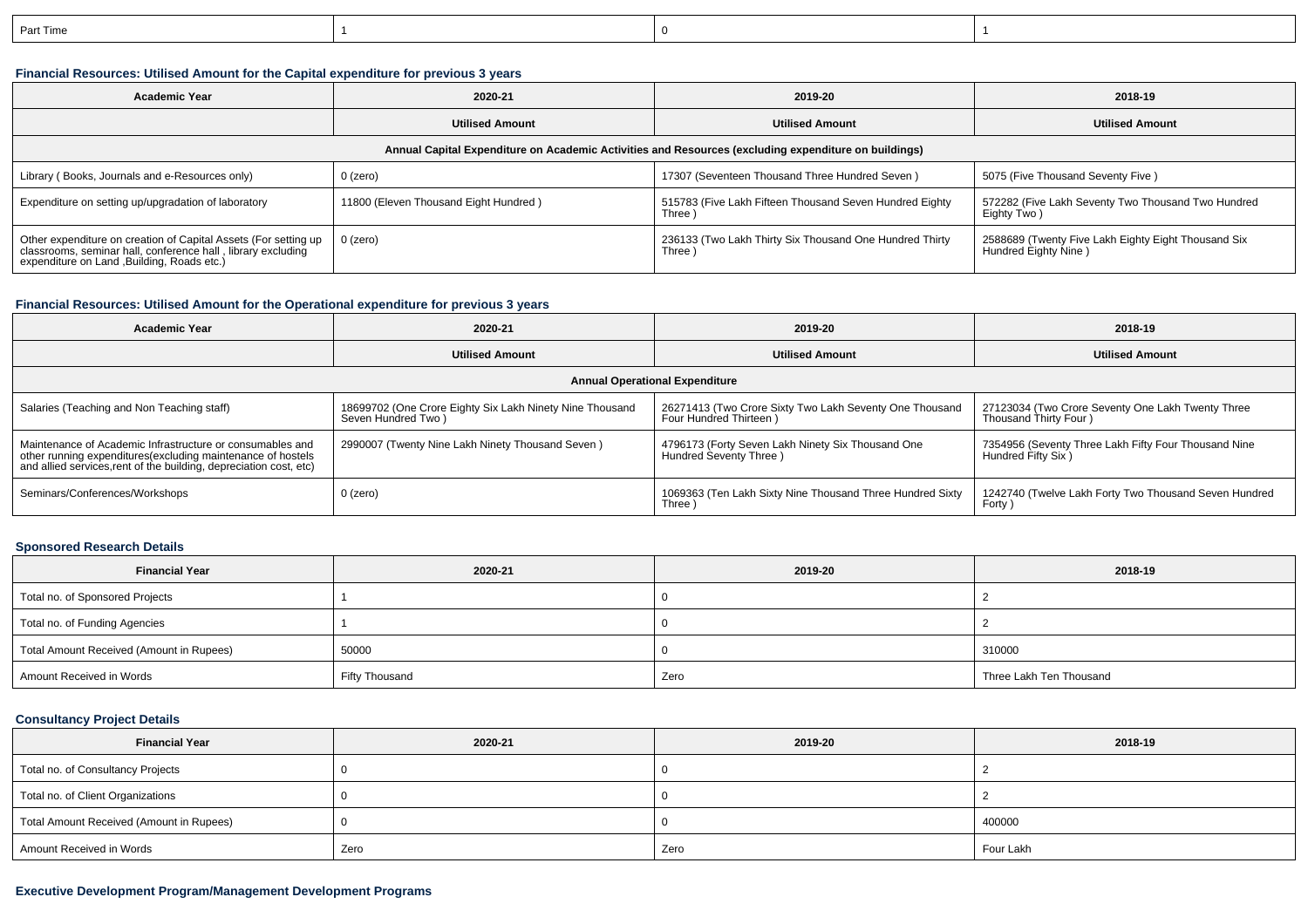| <b>Financial Year</b>                                                             | 2020-21 | 2019-20 | 2018-19                 |  |
|-----------------------------------------------------------------------------------|---------|---------|-------------------------|--|
| Total no. of Executive Development Programs/ Management<br>Development Programs   |         |         |                         |  |
| Total no. of Participants                                                         |         |         | 65                      |  |
| Total Annual Earnings (Amount in Rupees)(Excluding Lodging<br>& Boarding Charges) |         |         | 310000                  |  |
| Total Annual Earnings in Words                                                    | Zero    | Zero    | Three Lakh Ten Thousand |  |

## **PCS Facilities: Facilities of physically challenged students**

| 1. Do your institution buildings have Lifts/Ramps?                                                                                                         | Yes, more than 80% of the buildings |
|------------------------------------------------------------------------------------------------------------------------------------------------------------|-------------------------------------|
| 2. Do your institution have provision for walking aids, including wheelchairs and transportation from one building to another for<br>handicapped students? | Yes                                 |
| 3. Do your institution buildings have specially designed toilets for handicapped students?                                                                 | Yes, more than 80% of the buildings |

# **Faculty Details**

| Srno           | <b>Name</b>                         | Age | Designation                | Gender | Qualification | <b>Experience (In</b><br>Months) | <b>Currently working</b><br>with institution? | <b>Joining Date</b> | <b>Leaving Date</b>      | <b>Association type</b> |
|----------------|-------------------------------------|-----|----------------------------|--------|---------------|----------------------------------|-----------------------------------------------|---------------------|--------------------------|-------------------------|
|                | Jitendra Bhandari                   | 45  | Associate Professor        | Male   | Ph.D          | 252                              | Yes                                           | 16-06-2008          |                          | Regular                 |
| $\overline{2}$ | Uttam Sapate                        | 56  | Professor                  | Male   | Ph.D          | 390                              | No                                            | 01-09-2016          | 26-12-2020               | Regular                 |
| 3              | <b>Praful Devidas</b><br>Sarangdhar | 42  | <b>Assistant Professor</b> | Male   | <b>MBA</b>    | 144                              | Yes                                           | 17-09-2016          | $\overline{\phantom{a}}$ | Regular                 |
| 4              | Swapnil Dattatray<br>Kharde         | 35  | <b>Assistant Professor</b> | Male   | <b>MBA</b>    | 60                               | No                                            | 01-05-2016          | 31-01-2021               | Regular                 |
| 5              | VINOD MOHITE                        | 42  | <b>Assistant Professor</b> | Male   | Ph.D          | 216                              | Yes                                           | 10-07-2010          | $\overline{\phantom{a}}$ | Regular                 |
| 6              | Pranjal Krishna<br>Jadhav           | 40  | <b>Assistant Professor</b> | Female | M. Phil       | 156                              | Yes                                           | 22-08-2008          | $\overline{\phantom{a}}$ | Regular                 |
| $\overline{7}$ | Vivek Arun Dighe                    | 40  | <b>Assistant Professor</b> | Male   | <b>MBA</b>    | 168                              | Yes                                           | 01-06-2010          | $\sim$                   | Regular                 |
| 8              | <b>APARNA SHASTRI</b>               | 36  | <b>Assistant Professor</b> | Female | M. Phil       | 156                              | Yes                                           | 15-01-2009          | $\overline{\phantom{a}}$ | Regular                 |
| 9              | <b>AMOL PRAKASH</b><br><b>RAUT</b>  | 39  | <b>Assistant Professor</b> | Male   | <b>MBA</b>    | 144                              | Yes                                           | 08-10-2016          | $\overline{\phantom{a}}$ | Regular                 |
| 10             | VIVEKANAND<br>YUVRAJ GAIKWAD        | 35  | <b>Assistant Professor</b> | Male   | <b>MPM</b>    | 144                              | Yes                                           | 20-06-2010          | $\overline{\phantom{a}}$ | Regular                 |
| 11             | Pranav Kayande                      | 42  | Associate Professor        | Male   | Ph.D          | 192                              | Yes                                           | 02-02-2012          | $\overline{\phantom{a}}$ | Regular                 |
| 12             | Sachin Kshirsagar                   | 52  | <b>Assistant Professor</b> | Male   | <b>MMS</b>    | 300                              | Yes                                           | 19-12-2012          | $\overline{\phantom{a}}$ | Regular                 |
| 13             | Rupendra Gaikwad                    | 48  | Associate Professor        | Male   | Ph.D          | 300                              | Yes                                           | 15-12-2017          | $\overline{\phantom{a}}$ | Regular                 |
| 14             | Yogesh Jadhav                       | 31  | <b>Assistant Professor</b> | Male   | <b>MBA</b>    | 87                               | Yes                                           | 02-12-2017          | $\overline{\phantom{a}}$ | Regular                 |
| 15             | Dr Milind Jagtap                    | 54  | <b>Assistant Professor</b> | Male   | Ph.D          | 273                              | Yes                                           | 01-10-2018          | $\overline{\phantom{a}}$ | Adhoc / Contractual     |
| 16             | Nagesh Kale                         | 26  | <b>Assistant Professor</b> | Male   | <b>MBA</b>    | 15                               | Yes                                           | 29-09-2020          | $\sim$                   | Adhoc / Contractual     |
| 17             | Aashish Katkar                      | 25  | <b>Assistant Professor</b> | Male   | <b>MBA</b>    | 36                               | Yes                                           | 29-09-2020          | $\overline{\phantom{a}}$ | Adhoc / Contractual     |